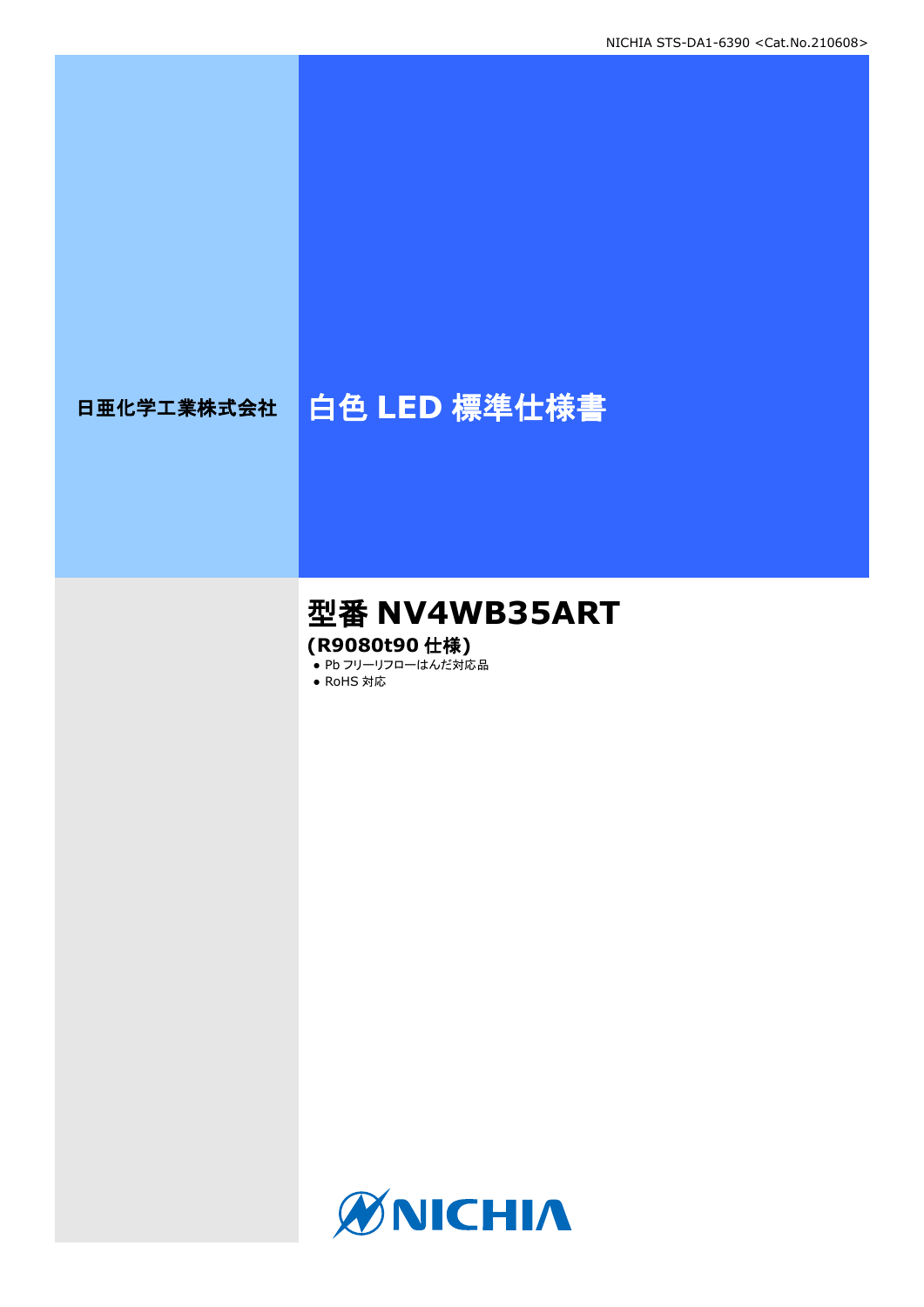# 規格

### (1) 絶対最大定格

| 項目        | 記号                           | 最大定格           | 単位 |
|-----------|------------------------------|----------------|----|
| 順電流       | 900<br>IF                    |                | mA |
| パルス順電流    | $I_{\mathsf{FP}}$            | 1200           | mA |
| 逆電圧       | $V_{R}$                      | 20             | V  |
| 許容損失      | $P_D$                        | 11.1           | W  |
| 動作温度      | ${\mathsf T}_{\textsf{opr}}$ | $-40 \sim 100$ | °C |
| 保存温度      | $T_{\rm stq}$                | $-40 \sim 100$ | °C |
| ジャンクション温度 |                              | 150            | °C |

\* T<sub>1</sub>=25°C での値です。

\* IFP条件は、パルス幅 10ms 以下、デューティー比は 10%以下です。

\* IF、IFPは、ディレーティング特性を参照してください。

### (2) 特性

| 項目           |             |         | 記号                  | 条件             | 標準     | 最大              | 単位   |
|--------------|-------------|---------|---------------------|----------------|--------|-----------------|------|
| 順電圧          |             |         | VF                  | $I_F = 700$ mA | 11.86  | $\qquad \qquad$ | V    |
| 逆電流          |             |         | ${\rm I}_{{\sf R}}$ | $V_R = 5V$     |        |                 | μA   |
|              | 光束          |         | $\Phi_{v}$          | $I_F = 700$ mA | 930    |                 | lm   |
|              | 光度          |         | $I_{v}$             | $I_F = 700mA$  | 311    |                 | cd   |
| 演色性          |             | $R_{a}$ | $I_F = 700$ mA      | 93             |        |                 |      |
| R9080t90 ランク | <b>TLCI</b> |         | Qa                  | $I_F = 700mA$  |        |                 |      |
|              | 色度座標        | X       |                     | $I_F = 700$ mA | 0.3287 | $\qquad \qquad$ |      |
|              |             |         |                     | $I_F = 700$ mA | 0.3417 |                 |      |
| 熱抵抗          |             |         | $R_{\theta}$        |                | 1.5    | 2.8             | °C/W |

\* TJ=25°C での値です。パルス駆動により測定しています。

\* 光学特性は、CIE 127:2007 に準拠した値です。

\* 色度座標は、CIE 1931 色度図に基づくものとします。

\* TLCI は TLCI-2012 に基づくものとします。

\* 熱抵抗 RθJSは、ダイスから TS測定ポイントまでの熱抵抗を表します。

\* 熱抵抗 RθJSは、JESD51-1 に準拠した Dynamic 法により測定しています。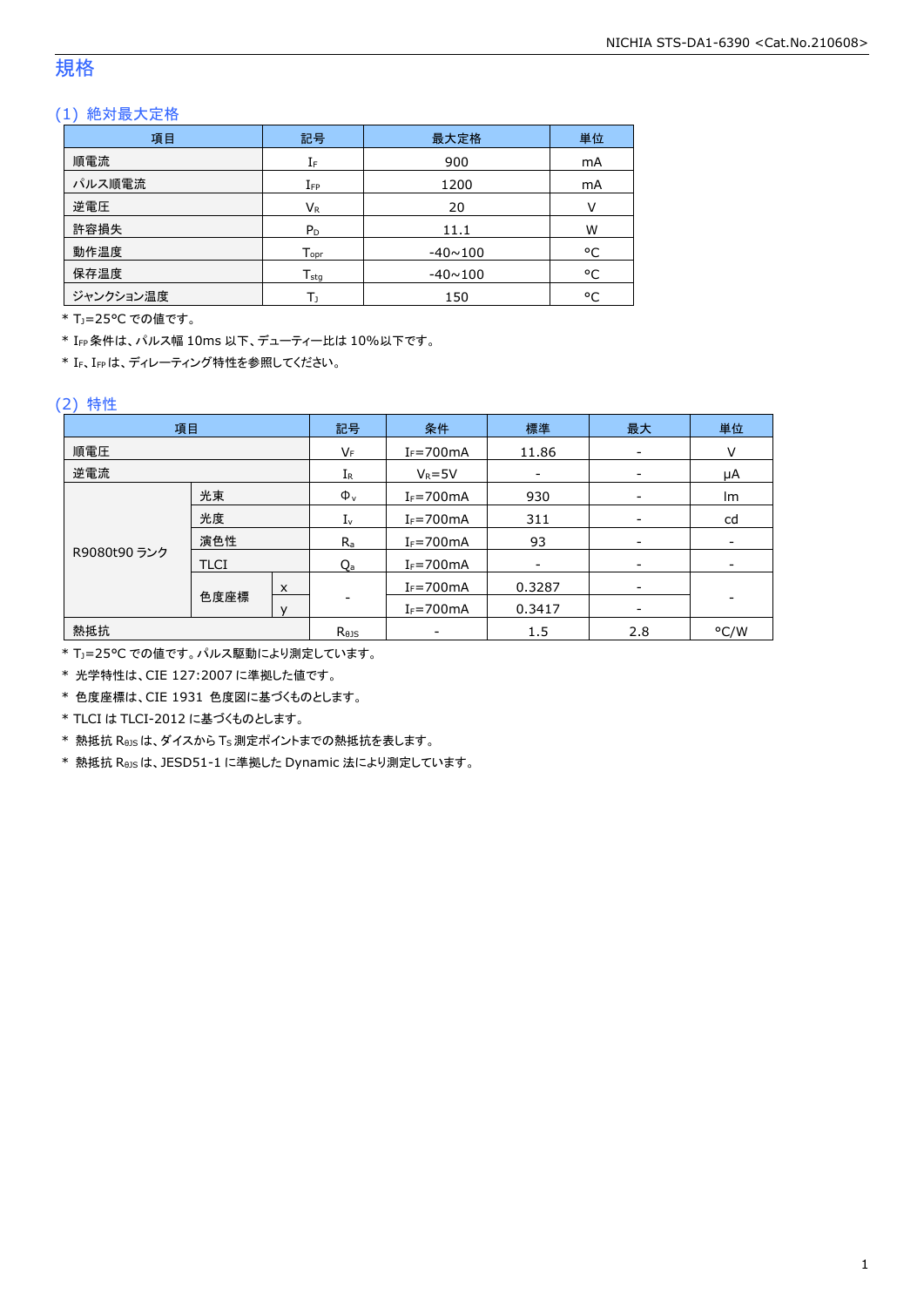# ランク分け

| 項目          | ランク                      |                | 条件             | 最小   | 最大                       | 単位 |
|-------------|--------------------------|----------------|----------------|------|--------------------------|----|
|             | Lv10                     |                |                | 11.8 | 12.4                     | V  |
| 順電圧         | Lv9c                     |                | $I_F = 700mA$  | 11.2 | 11.8                     |    |
| 逆電流         | $\overline{\phantom{a}}$ |                | $V_R = 5V$     | -    | 5                        | μA |
|             | E1000<br>E900            |                | $I_F = 700mA$  | 1000 | 1100                     | lm |
| 光束          |                          |                |                | 900  | 1000                     |    |
|             | E800                     |                |                | 800  | 900                      |    |
|             |                          | $R_a$          |                | 90   | $\overline{\phantom{a}}$ |    |
| 演色性         | R9080t90                 | R <sub>9</sub> | $I_F = 700$ mA | 80   | -                        |    |
| <b>TLCI</b> |                          | Q <sub>a</sub> | $I_F = 700$ mA | 90   | -                        |    |

### 色度範囲(IF=700mA)

色度座標は中央値より MacAdam 楕円 3 ステップ範囲内となります。

|            |          | ランク      |
|------------|----------|----------|
|            |          | sm573    |
| 色温度値(単位:K) | $T_{CP}$ | 5700     |
|            | x        | 0.3287   |
| 色度座標中央値    | ν        | 0.3417   |
| 短辺         | a        | 0.003087 |
| 長辺         | b        | 0.007809 |
| 回転角度       | Φ        | $-31.56$ |

#### 色度座標は中央値より MacAdam 楕円 5 ステップ範囲内となります。

|            |                 | ランク      | ランク     | ランク     | ランク     | ランク     | ランク     |  |  |
|------------|-----------------|----------|---------|---------|---------|---------|---------|--|--|
|            |                 | sm5750a  | sm5750b | sm5750c | sm5750d | sm5750e | sm5750f |  |  |
| 色温度値(単位:K) | $T_{\text{CP}}$ |          | 5700    |         |         |         |         |  |  |
| x          |                 | 0.3287   |         |         |         |         |         |  |  |
| 色度座標中央値    | $\mathbf{v}$    | 0.3417   |         |         |         |         |         |  |  |
| 短辺         | a               | 0.005145 |         |         |         |         |         |  |  |
| 長辺         | b               | 0.013015 |         |         |         |         |         |  |  |
| 回転角度       | Φ               | $-31.56$ |         |         |         |         |         |  |  |

\* TJ=25°C での値です。パルス駆動により測定しています。

- \* 順電圧は±0.11V の公差があります。
- \* 光束は±6%の公差があります。
- \* 演色性 Raは±2 の公差があります。
- \* 演色性 R9は±6.5 の公差があります。
- \* TLCI Qaは±3 の公差があります。
- \* 色度は±0.004 の公差があります。
- \* 1 注文単位に対して上記のランクを納入します。又、その納入比率は問わないものとします。

#### MacAdam 楕円分割の定義

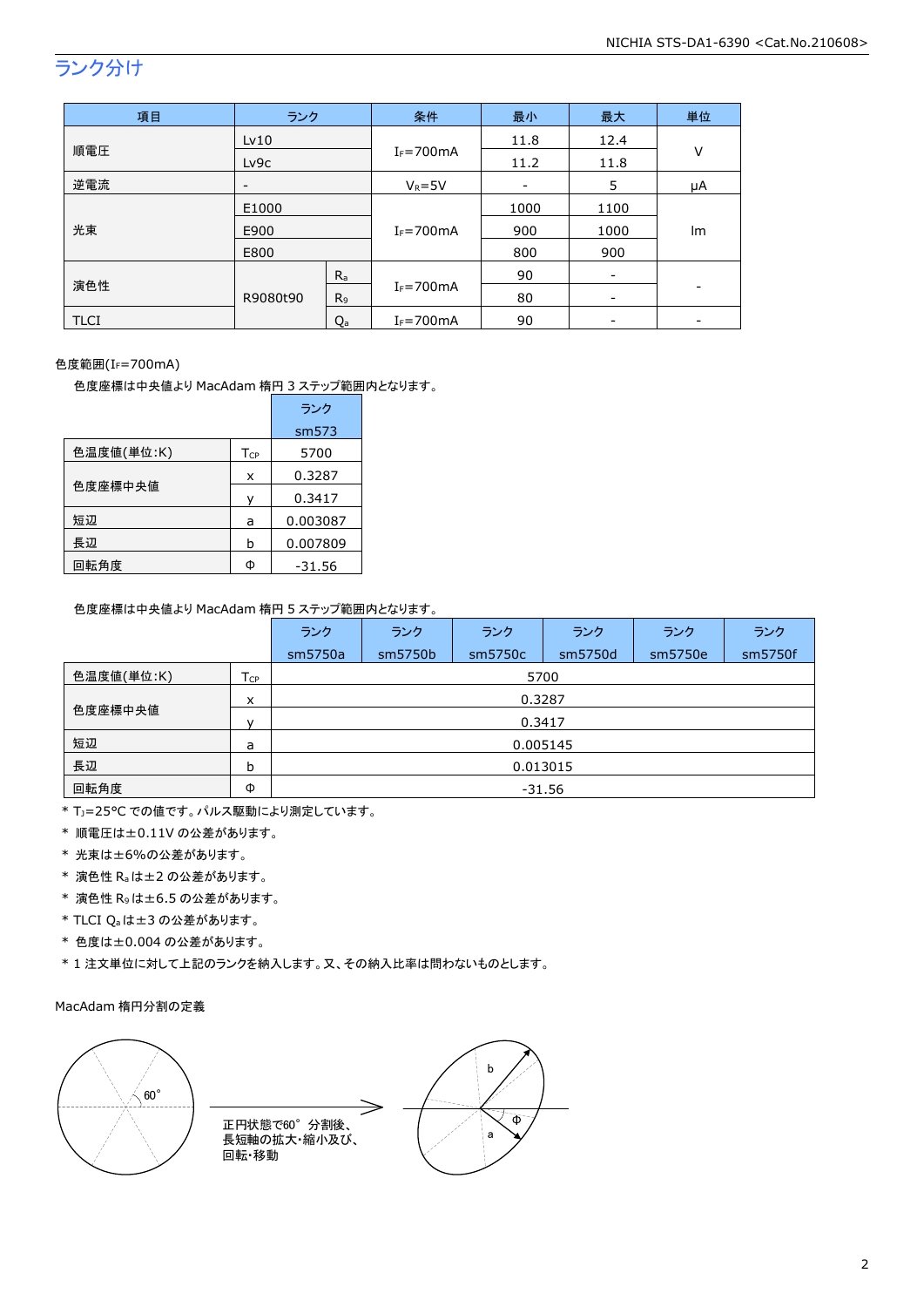NICHIA STS-DA1-6390 <Cat.No.210608>

色度図



3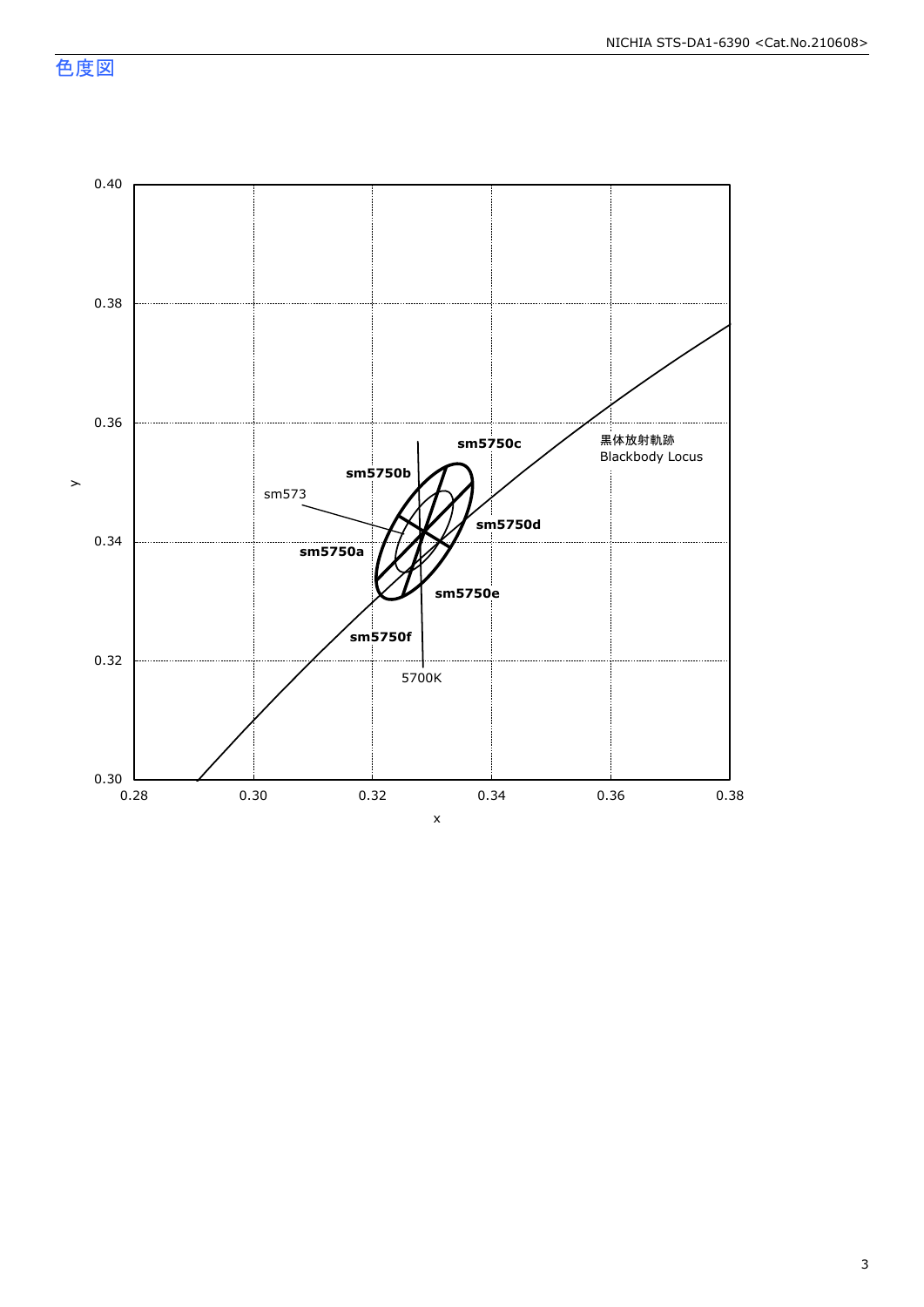### 外形寸法

This product complies with RoHS Directive. \* 本製品はRoHS指令に適合しております。

Part No. NV4WB35AR<br>No. STS-DA7-18043

No. STS-DA7-18043<br>(単位 Unit: mm,公差 Tolerance: ±0.2)









| 項目 Item                                    | 内容 Description                                                           |
|--------------------------------------------|--------------------------------------------------------------------------|
| パッケージ材質<br>Package Materials               | セラミックス<br>Ceramics                                                       |
| 封止樹脂材質<br>Encapsulating Resin<br>Materials | シリコーン樹脂<br>(拡散剤+蛍光体入り)<br>Silicone Resin<br>(with diffuser and phosphor) |
| 雷極材質<br>Electrodes Materials               | 余メッキ<br>Au-plated                                                        |
| 質量<br>Weight                               | 0.033q(TYP)                                                              |



\* 本図は色度ランクs m57x(ランク座標範囲内の特別ランクを含む)、演色性ランクR9080t90に対応しています。 The graphs above show the characteristics for sm57x, R9080t90 LEDs, including sub-bins, of this product.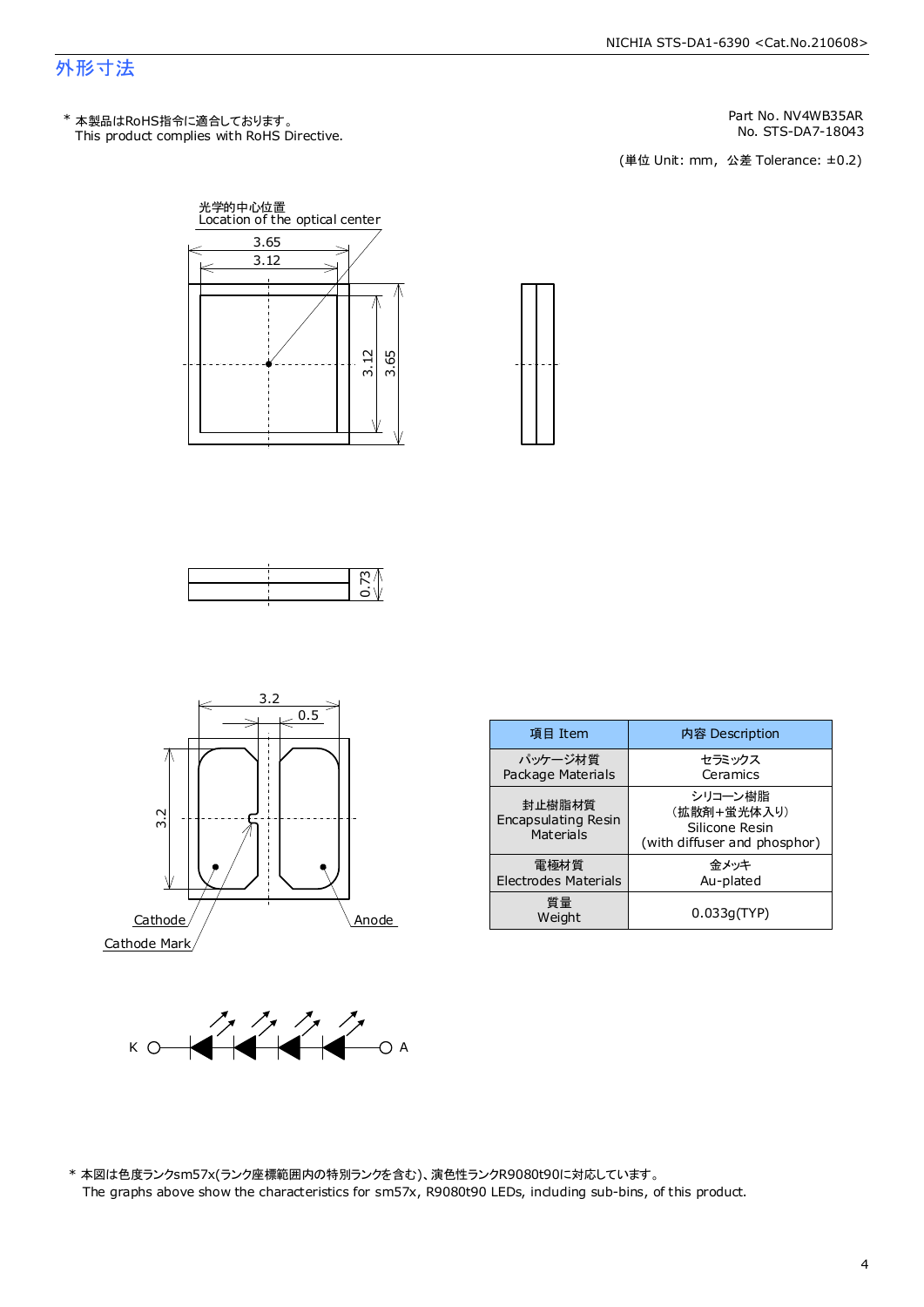# はんだ付け

● リフロー推奨条件(Pb フリーはんだ使用時)



● 推奨取り付けパターン



(単位 Unit: mm)

- \* 本製品は、リフロー対応品です。ディップはんだ、手はんだについては保証できません。
- \* リフローはんだは 2 回までとして下さい。
- \* ピーク温度からの冷却温度勾配が緩やかになるように配慮して、急冷却を避けて下さい。
- \* 大気リフローの場合、リフロー時の熱や雰囲気の影響により、光学的劣化を起こすことがあります。リフローに際しては、窒素リフローを推奨します。
- \* 本製品は、封止材料にシリコーン樹脂を用いているため、上面の封止部が柔らかく、力が加わると傷、欠け、剥がれ、製品の変形、断線や信頼性に影響 を及ぼす恐れがあります。封止部に圧力を加えないで下さい。
- \* 実装機を使用する場合は、本製品にあった吸着ノズルを選定下さい。
- \* 基本的にはんだの取り付け後の修正は行わないで下さい。やむをえず修正する場合は、ホットプレートを使用して下さい。また、事前に修正による特性の 劣化のなきことを確認の上行って下さい。
- \* はんだ付け時、加熱された状態で LED にストレスを加えないで下さい。
- \* あくまで推奨ランドは LED を問題無く取り付けられるランドサイズとなっています。高密度実装などで実装精度が必要となる場合は、それに適したランド形 状を検討下さい。
- \* フラックスを使用する場合はノンハロゲンタイプを推奨します。また LED に直接フラックスがかかるような工程設計は行わないで下さい。
- \* 取り付けパターンに対して、はんだ種類及びはんだ塗布量が問題ないことを事前に確認して下さい。
- \* 電極パターンが全てパッケージの裏面にあるため、はんだ部が外観では確認できません。貴社にてはんだ条件を充分に確認の上でご使用下さい。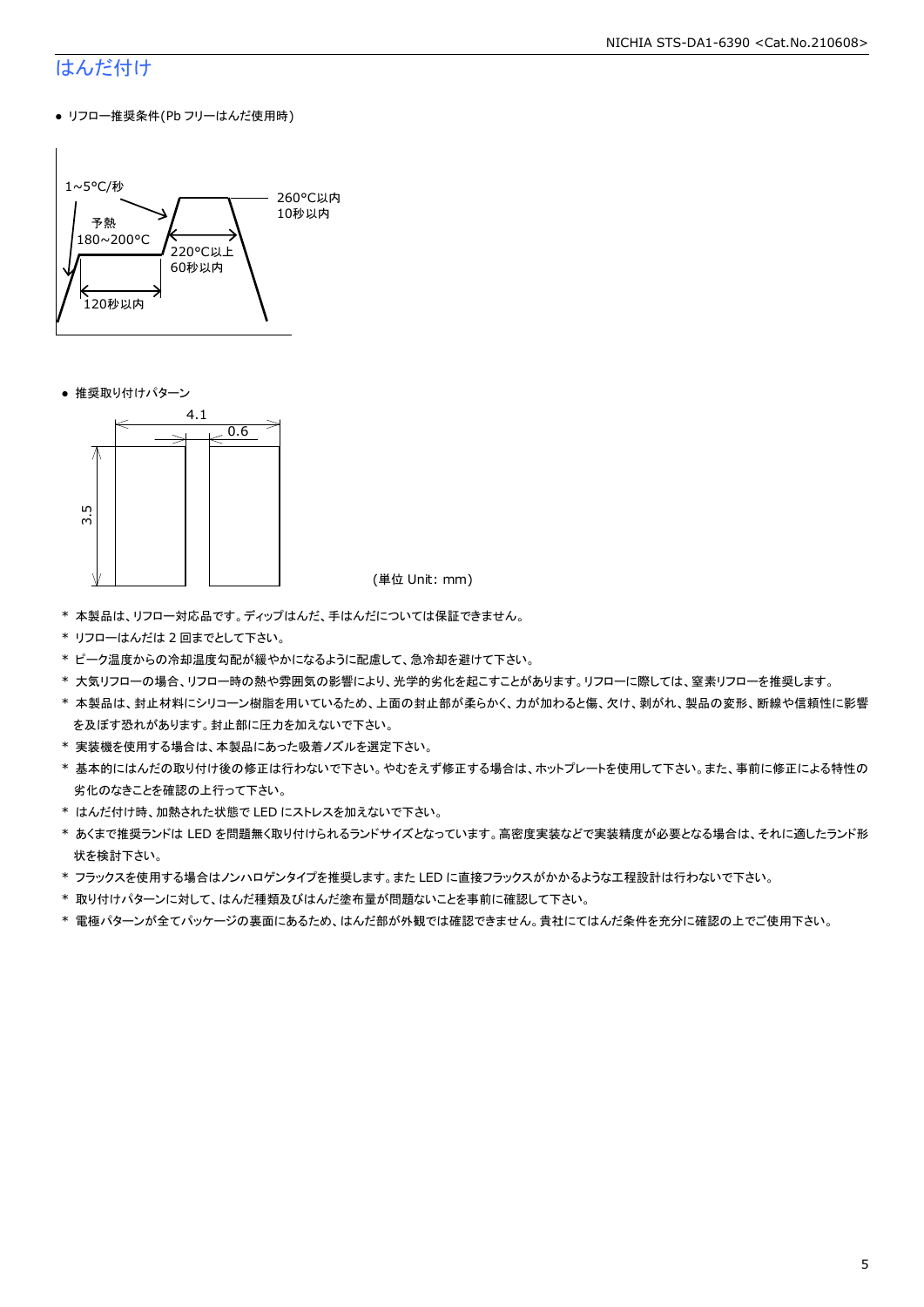# テーピング仕様

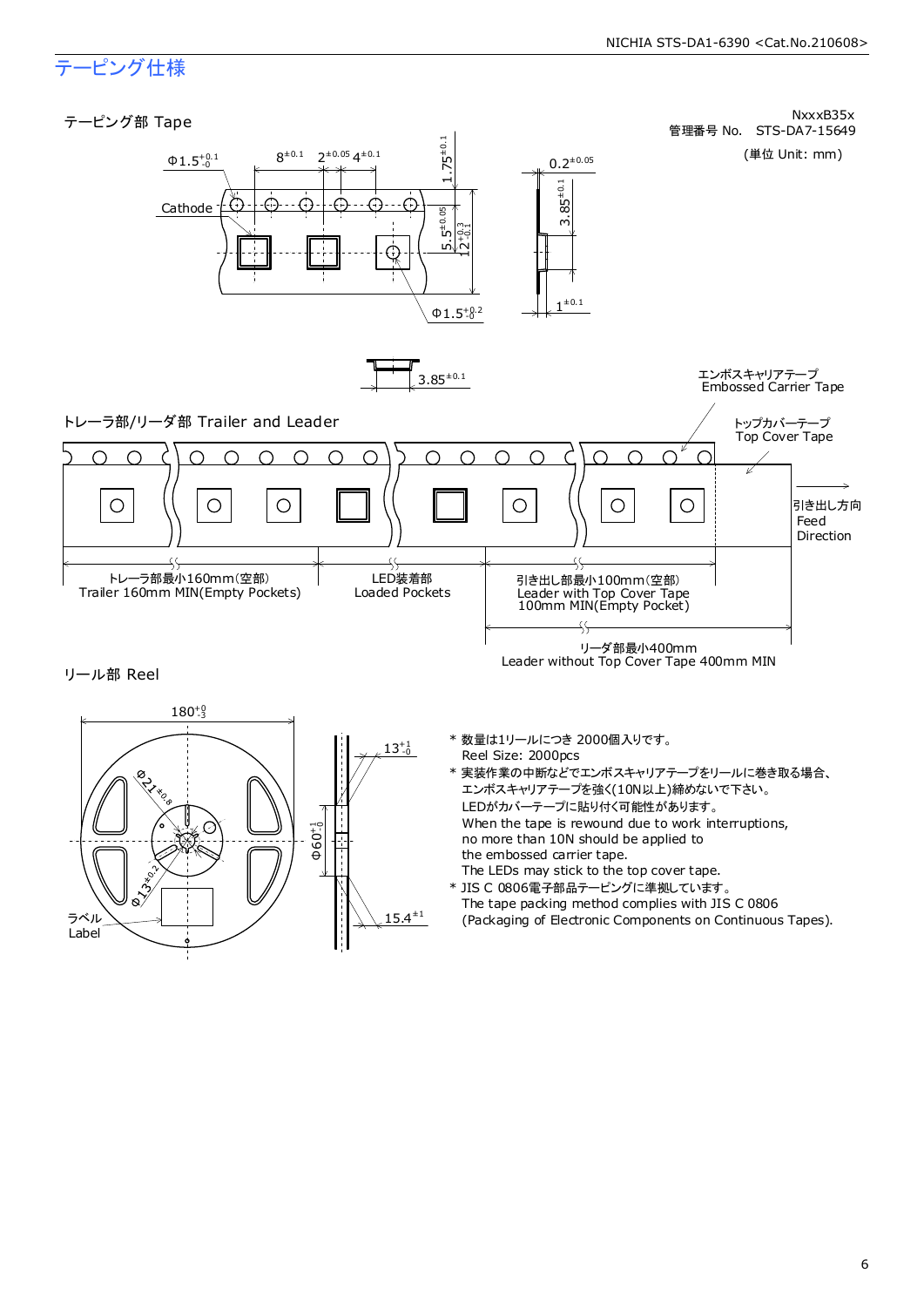### 梱包仕様

Reels are shipped with desiccants in heat-sealed moisture-proof bags. シリカゲルとともにリールをアルミ防湿袋に入れ、熱シールにより封をします。

No. STS-DA7-4989C Part No. Nxxxxxxx



Label ラベル ЙNICHIЛ XXXX LED **Nxxxxxxx** \*\*\*\*\*\*\* YMxxxx-RRR PCS<br>| RoHS NICHIA CORPORATION 491 OKA, KAMINAKA, ANAN, TOKUSHIM

Moisture-proof bags are packed in cardboard boxes with corrugated partitions. アルミ防湿袋を並べて入れ、ダンボールで仕切ります。





- 客先型名が設定されていない場合は空白です。 客先型名を\*\*\*\*\*\*\*で示します。 If not provided, it will not be indicated on the label. \*\*\*\*\*\*\* is the customer part number.
- For details, see "LOT NUMBERING CODE" in this document. ロット表記方法についてはロット番号の項を<br>参照して下さい。 \*
- The label does not have the RANK field for un-ranked products. ランク分けがない場合はランク表記はありません。 \*
- Products shipped on tape and reel are packed in a moisture-proof bag. They are shipped in cardboard boxes to protect them from external forces during transportation. 本製品はテーピングしたのち、輸送の衝撃から保護するためダンボールで梱包します。 \*
- Do not drop or expose the box to external forces as it may damage the products. 取り扱いに際して、落下させたり、強い衝撃を与えたりしますと、製品を損傷させる原因になりますので注意して下さい。 \*
- Do not expose to water. The box is not water-resistant. ダンボールには防水加工がされておりませんので、梱包箱が水に濡れないよう注意して下さい。 \*
- \* Using the original package material or equivalent in transit is recommended. 輸送、運搬に際して弊社よりの梱包状態あるいは同等の梱包を行って下さい。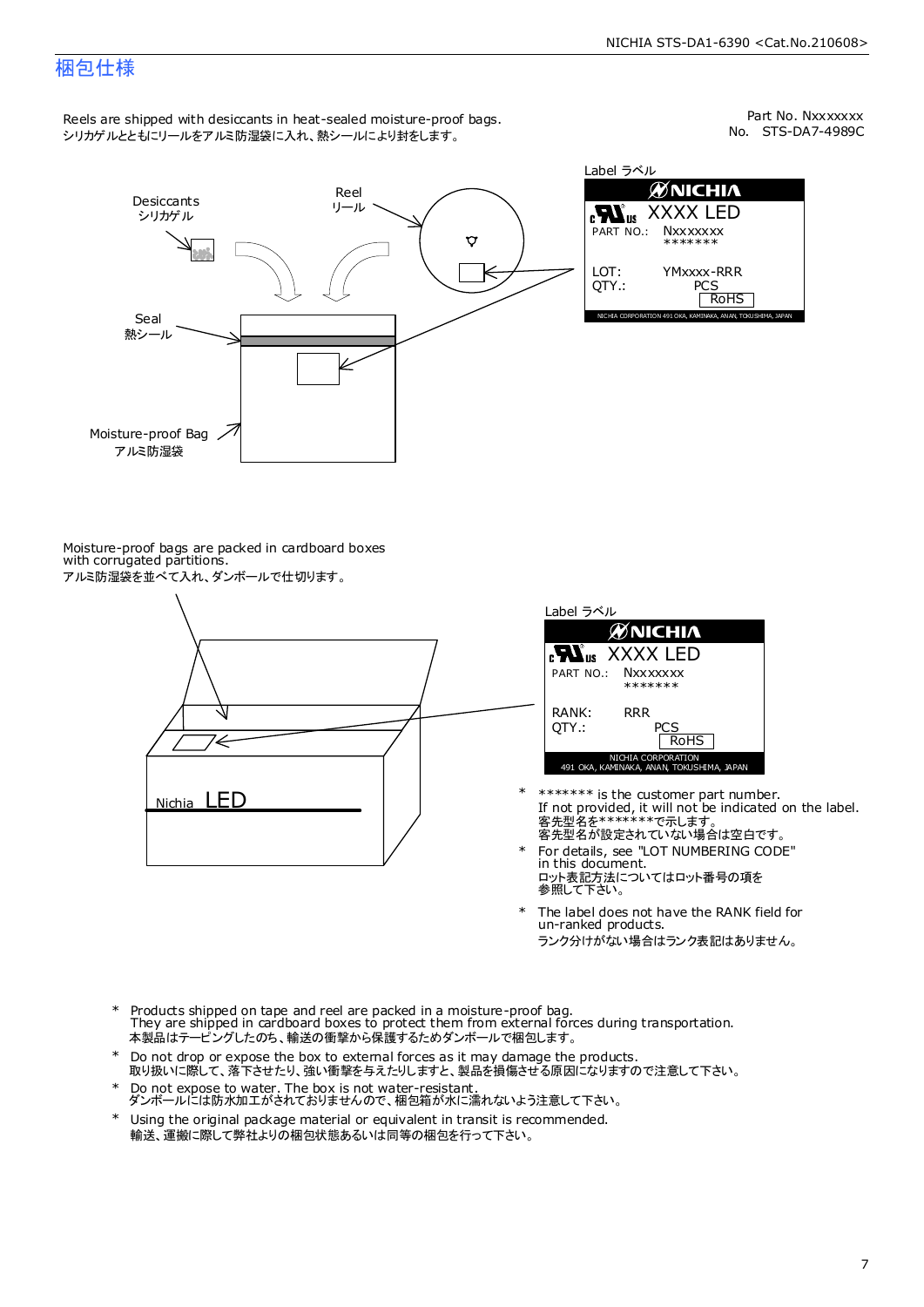# ロット番号

ロット番号は以下のように英数字で表記します。

- YMxxxx RRR
- Y 製造年

| 年    |   |
|------|---|
| 2020 | Κ |
| 2021 |   |
| 2022 | м |
| 2023 | Ν |
| 2024 | ი |
| 2025 | P |

#### M - 製造月

| 月 | M | 月  | M |
|---|---|----|---|
|   |   |    |   |
|   |   | 8  | 8 |
| ∍ |   | 9  | q |
|   |   | 10 | A |
|   |   |    | R |
| 6 | F | 12 |   |

xxxx-当社管理番号

RRR-色度ランク、光束ランク、順電圧ランク、演色性ランク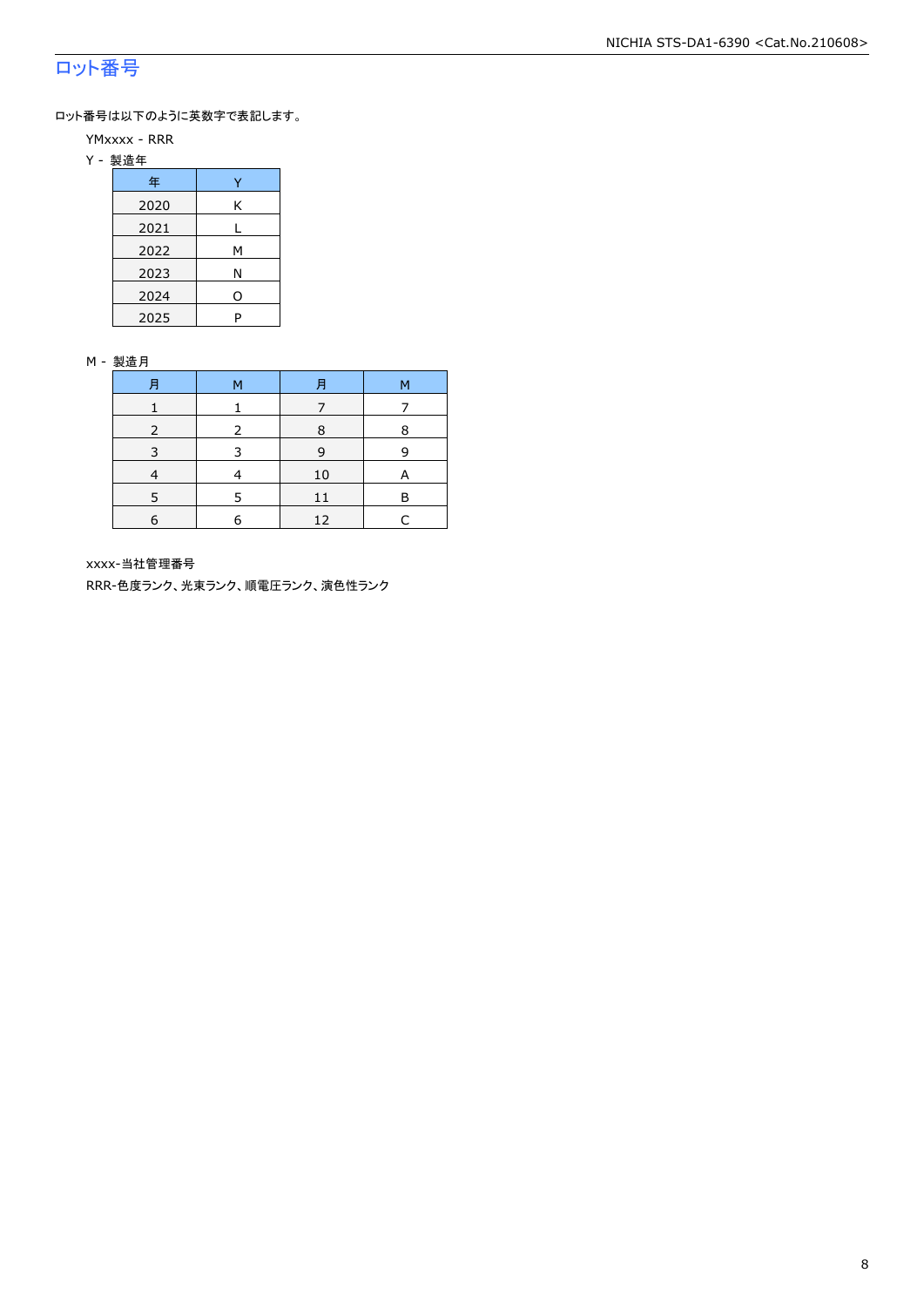#### NICHIA STS-DA1-6390 <Cat.No.210608>

# ディレーティング特性

Part No. NV4WB35AR No. STS-DA7-18020



### **Duty Ratio vs Allowable Forward Current**

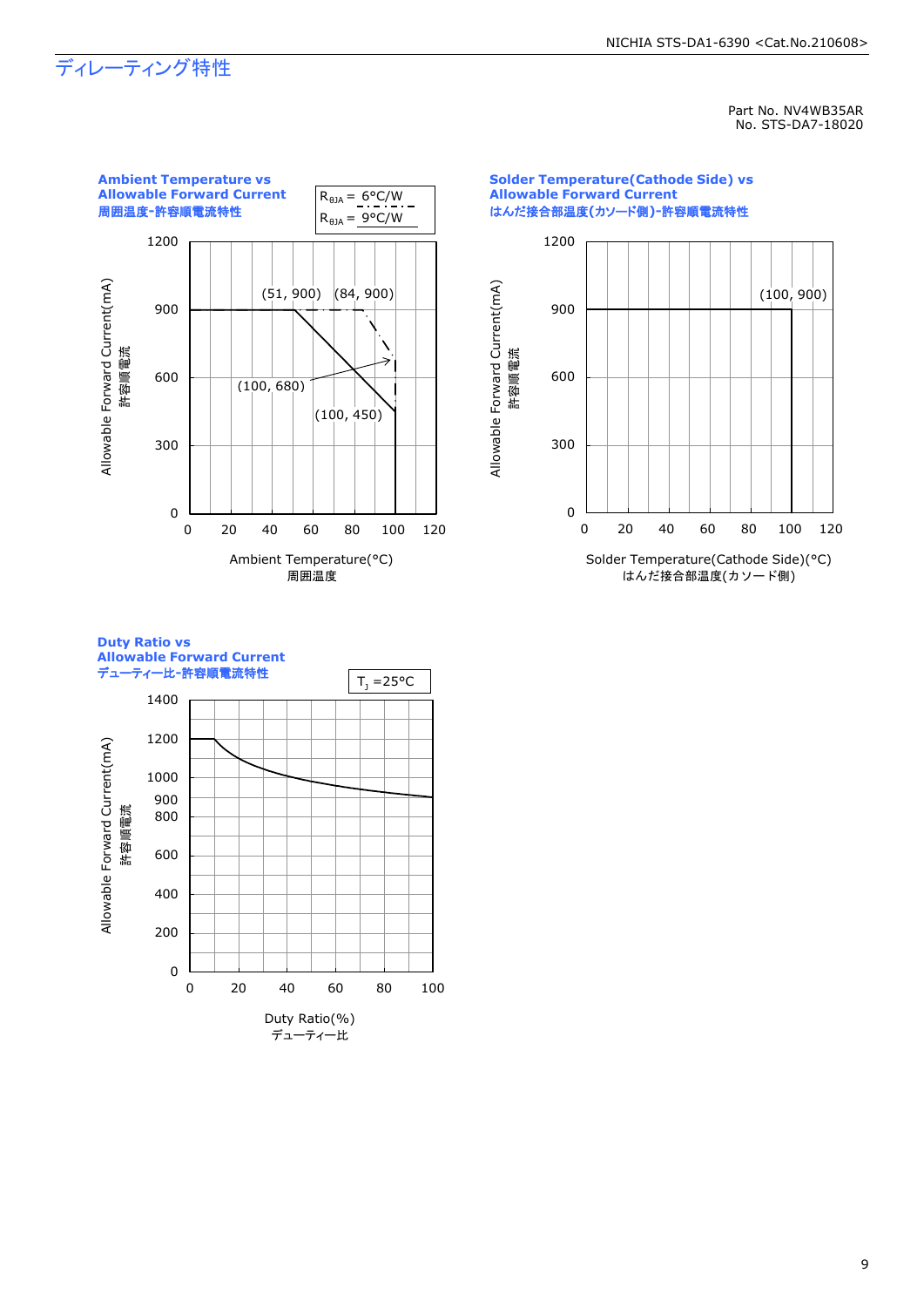#### NICHIA STS-DA1-6390 <Cat.No.210608>

# 光学特性

\* All characteristics shown are for reference only and are not guaranteed. 本特性は参考です。

# Part No. NV4WB35AR

\* The following graphs show the characteristics measured in pulse mode. パルス駆動により測定しています。

No. STS-DA7-18044





<sup>\*</sup> The graphs above show the characteristics for R9080t90 LEDs of this product. 本特性は演色性ランクR9080t90に対応しています。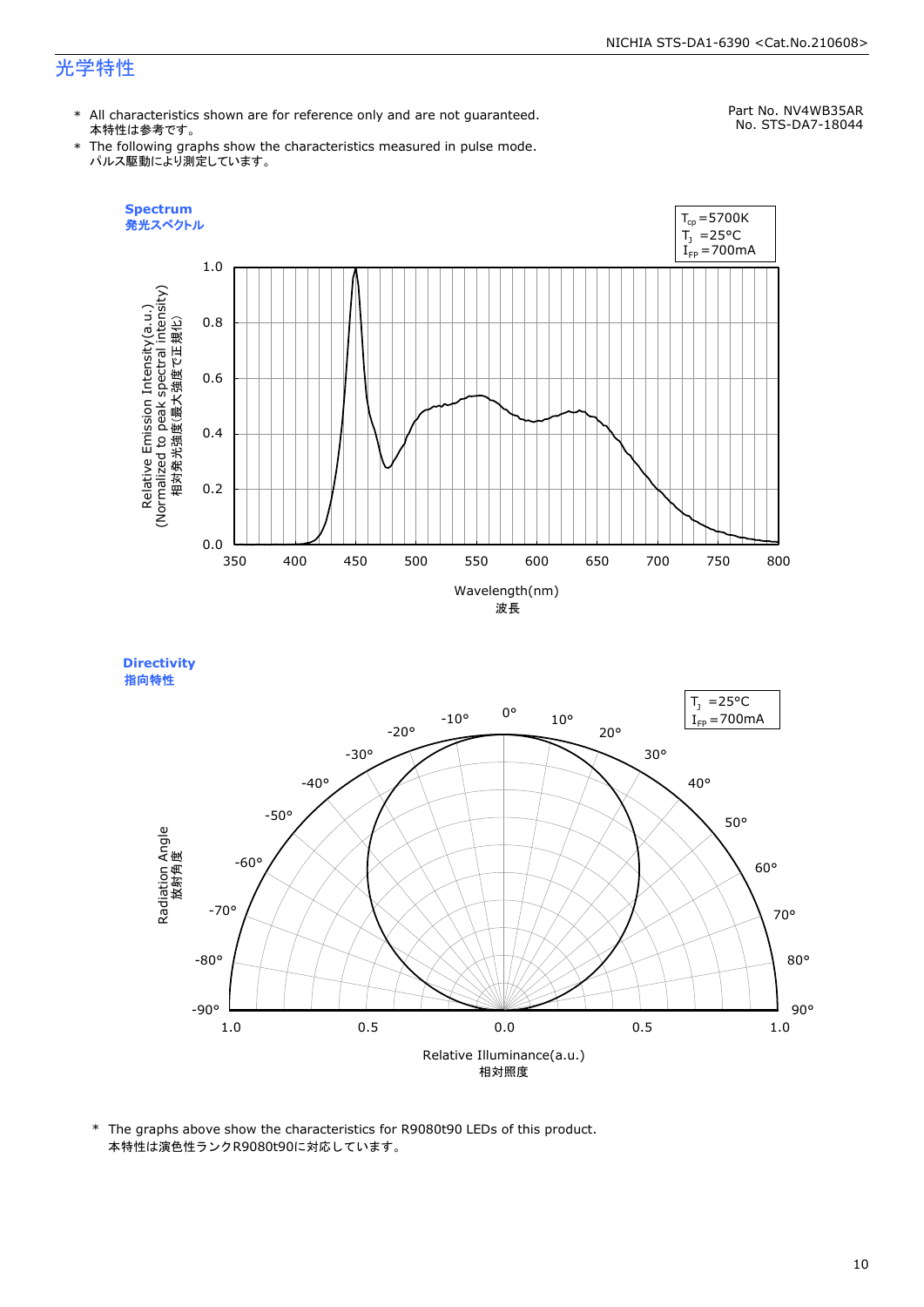# 電流温度特性

\* All characteristics shown are for reference only and are not guaranteed. 本特性は参考です。

Part No. NV4WB35AR No. STS-DA7-18045

\* The following graphs show the characteristics measured in pulse mode. パルス駆動により測定しています。



\* The graphs above show the characteristics for sm57x, R9080t90 LEDs, including sub-bins, of this product. 本特性は色度ランクsm57x(ランク座標範囲内の特別ランクを含む)、演色性ランクR9080t90に対応しています。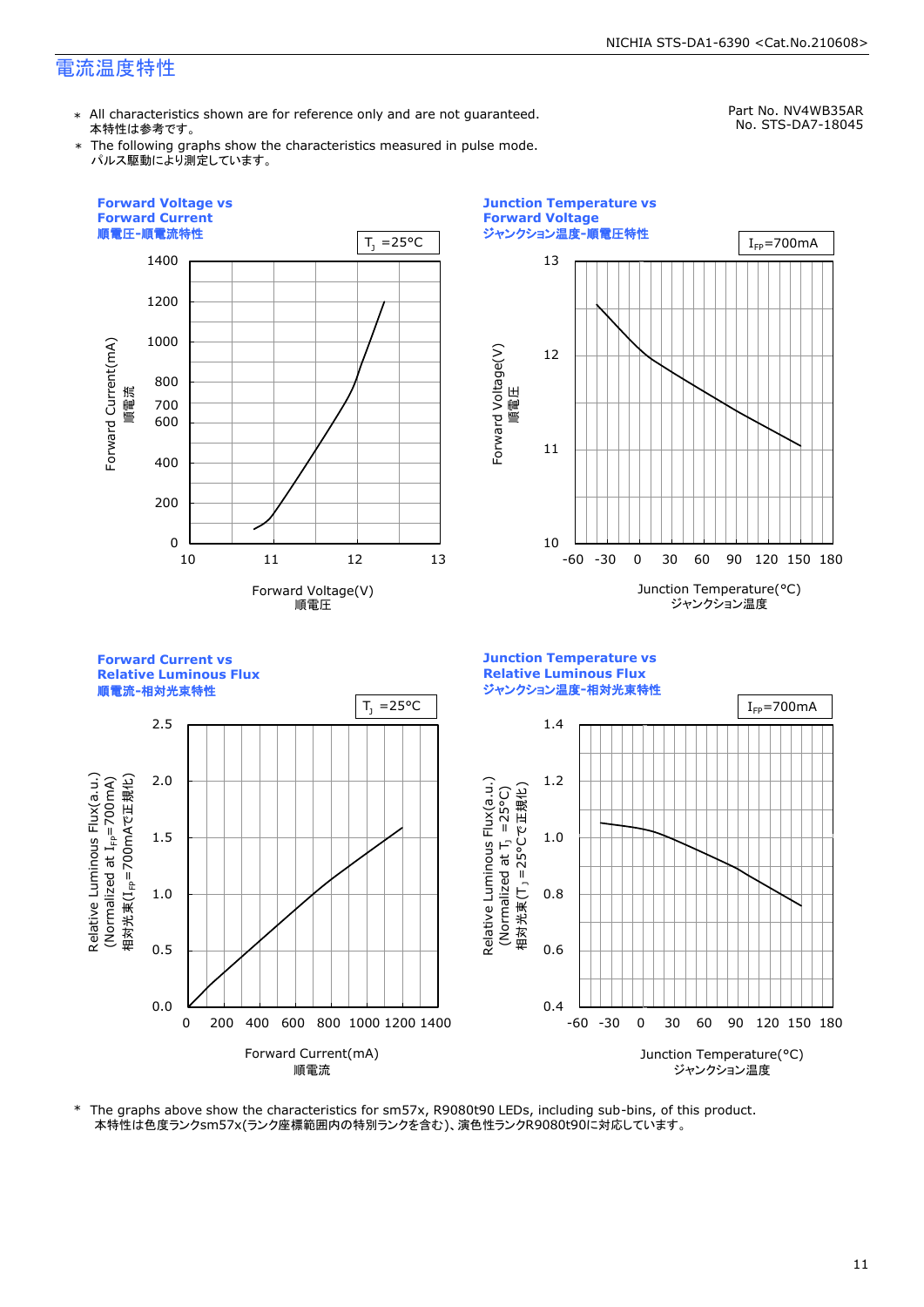### 電流温度特性

- \* All characteristics shown are for reference only and are not guaranteed. 本特性は参考です。
- \* Ine following graphs show th<br>、パルス駆動により測定しています。 The following graphs show the characteristics measured in pulse mode.

Part No. NV4WB35AR No. STS-DA7-18046





\* The graphs above show the characteristics for R9080t90 LEDs of this product. 本特性は演色性ランクR9080t90に対応しています。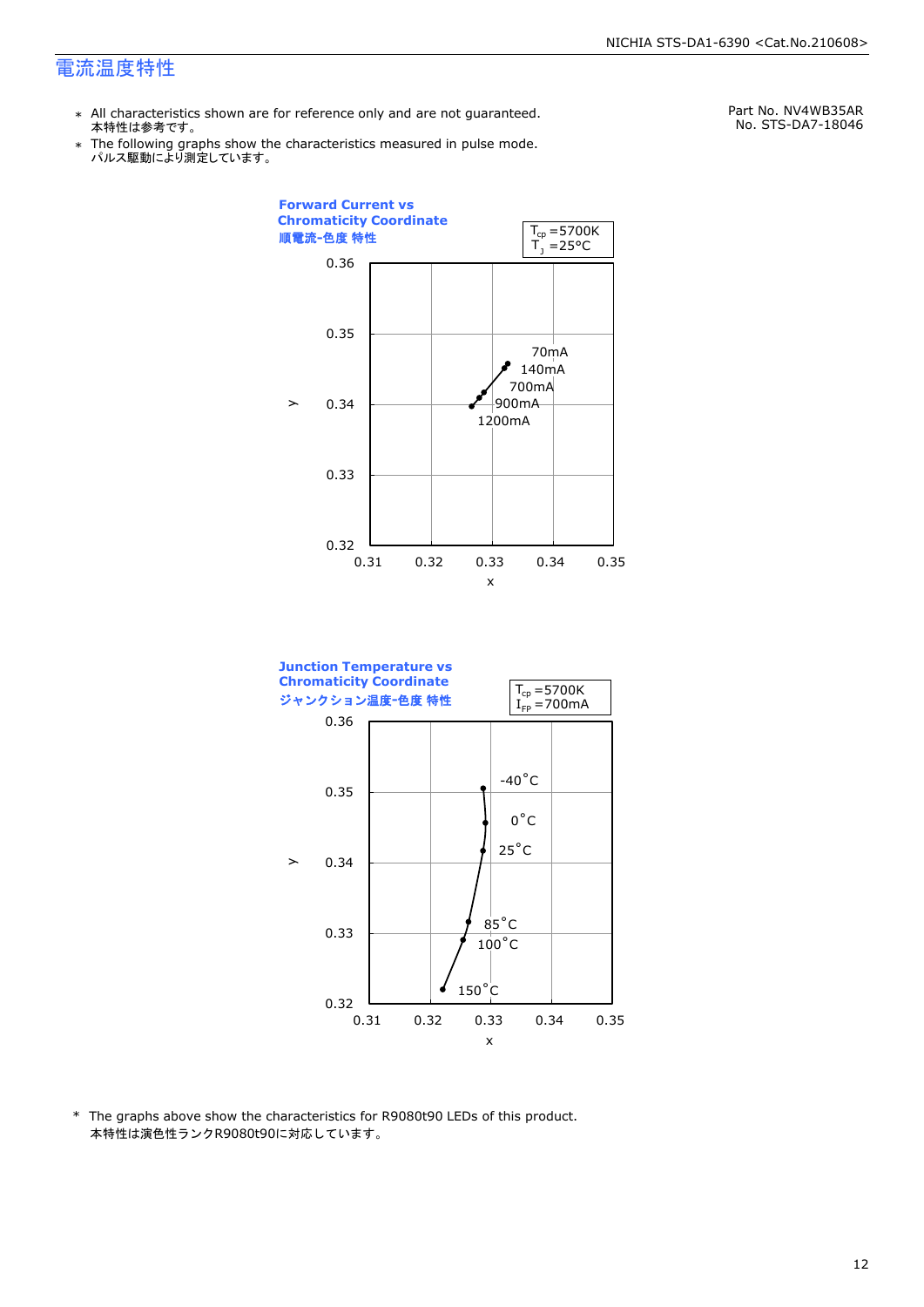# 信頼性

### (1) 試験項目と試験結果

| 試験項目      | 参照規格                            | 試験条件                                                 | 試験時間     | 故障判定<br>基準 No. | 故障数/試験数 |
|-----------|---------------------------------|------------------------------------------------------|----------|----------------|---------|
| はんだ耐熱性    | JEITA ED-4701                   | T <sub>sld</sub> =260°C, 10秒, 2回                     |          |                |         |
| (リフローはんだ) | 300 301                         | (前処理 30°C, 70%, 168 時間)                              |          | #1             | 0/22    |
| はんだ付け性    | <b>JEITA ED-4701</b>            | $T_{\text{std}} = 245 \pm 5^{\circ}$ C, 5秒           |          |                |         |
|           | 303 303A                        | 鉛フリーはんだ(Sn-3.0Ag-0.5Cu)                              |          | #2             | 0/22    |
| 熱衝撃(気相)   |                                 | -40°C(15 分)~100°C(15 分)                              | 100 サイクル | #1             | 0/22    |
| 温湿度サイクル   | <b>JEITA ED-4701</b><br>200 203 | 25°C~65°C~-10°C, 90%RH<br>24 時間/1 サイクル               | 10 サイクル  | #1             | 0/22    |
| 高温保存      | JEITA ED-4701<br>200 201        | $T_A = 100^{\circ}C$                                 | 1000 時間  | #1             | 0/22    |
| 高温高湿保存    | <b>JEITA ED-4701</b><br>100 103 | TA=60°C, RH=90%                                      | 1000 時間  | #1             | 0/22    |
| 低温保存      | JEITA ED-4701<br>200 202        | $T_A = -40$ °C                                       | 1000 時間  | #1             | 0/22    |
| 連続動作      |                                 | $T_A = 25$ °C, I <sub>F</sub> =800mA<br>試験基板は下記注記参照  | 1000 時間  | #1             | 0/22    |
| 高温連続動作    |                                 | $T_A = 85$ °C, I <sub>F</sub> =500mA<br>試験基板は下記注記参照  | 1000 時間  | #1             | 0/22    |
| 高温高湿連続動作  |                                 | 60°C, RH=90%, IF=700mA<br>試験基板は下記注記参照                | 500 時間   | #1             | 0/22    |
| 低温連続動作    |                                 | $T_A = -40$ °C, I <sub>F</sub> =700mA<br>試験基板は下記注記参照 | 1000 時間  | #1             | 0/22    |

注記:

1) 試験基板:Al t=1.5mm、銅箔 t=0.105mm、熱抵抗 RθJA≈9°C/W

2) 測定は LED が常温に戻ってから行います。

### (2) 故障判定基準

| 基準 No. | 項目                  | 条件             | 判定基準            |
|--------|---------------------|----------------|-----------------|
|        | 順電圧(VF)             | $I_F = 700$ mA | >初期値×1.1        |
| #1     | 光束(Φ <sub>v</sub> ) | $I_F = 700$ mA | <初期値×0.7        |
|        | 逆電流(IR)             | $V_R = 5V$     | >初期値×2.0        |
| #2     | はんだぬれ性              | -              | はんだぬれ面積率が 95%未満 |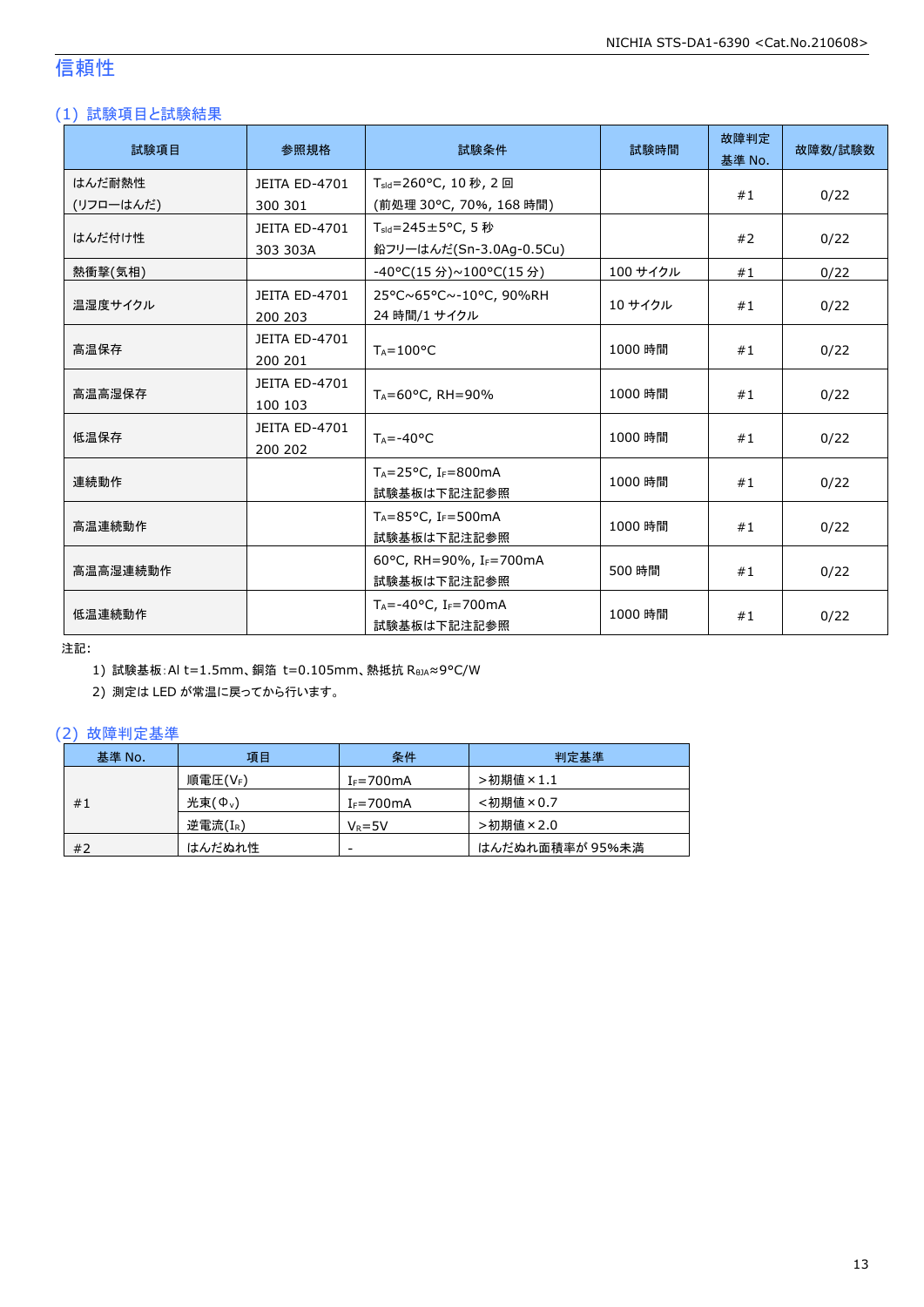### 注意事項

#### (1) 保管

|       | 条件        | 温度                   | 湿度       | 期間        |
|-------|-----------|----------------------|----------|-----------|
|       | アルミ防湿袋開封前 | 30°C 以下              | 90%RH 以下 | 納入日より1年以内 |
| 保管    | アルミ防湿袋開封後 | 30°C 以下              | 70%RH 以下 | 168 時間以内  |
| ベーキング |           | $65 \pm 5^{\circ}$ C | -        | 24 時間以上   |

● 本製品は、MSL3 に相当します。MSL については IPC/JEDEC STD-020 をご確認下さい。

- 本製品は、パッケージに吸収された水分がはんだ付け時の熱で気化膨張することにより、界面の剥離が発生し光学的劣化を起こす可能性があります。そ のためお客様にて実装するまでの、吸湿量を最小限に抑えるため防湿梱包を実施しております。アルミ防湿袋に入っているシリカゲルは吸湿が進むと青 色から赤色へ変色します。
- アルミ防湿袋を開封後は上記の条件を越えないようにはんだ付けを完了下さい。万一未使用の LED が残った場合は、シリカゲル入り密閉容器等で保管 下さい。なお当社防湿袋に戻し、再封印することを推奨します。
- 保管期間を過ぎた場合は、ベーキング処理を施して下さい。また、保管期間内に同封してあるシリカゲルの青色が無くなった場合も、同様にベーキングを お願いします。ベーキングは 1 回までとします。
- 電極部分は、金メッキが施されております。腐食性ガス等を含む雰囲気にさらされますと、メッキ表面が変質し、はんだ付け性に問題が生じる事がありま す。保管時は密閉容器等で保管して下さい。なお当社防湿袋に戻し、再封印することを推奨します。
- 実機に使用する部材(パッキン、接着剤など)については、メッキ表面への影響を考慮して、硫黄成分を含有しているものの使用を避けて下さい。メッキの 表面異常は、導通・接続不良に繋がる可能性があります。また、パッキンを使用する場合は、シリコーンゴム材質のものを推奨します。その際、低分子量 のシロキサンによる機器の接点不良に注意して下さい。
- 急激な温度変化のある場所では、結露が起こりますので温度変化の少ない場所に保管して下さい。
- 埃の多い環境での保管は避けて下さい。
- 直射日光や室温を超えるような環境に長期間さらさないで下さい。

#### (2) 使用方法

● LED 毎に絶対最大定格を超えないように回路設計を行って下さい。LED 毎に定電流駆動することを推奨致します。また定電圧駆動する場合は、(A)の回 路は LED の順電圧の影響により LED に流れる電流がばらつく可能性がありますので、(B)の回路を推奨します。



- 本製品は、順方向電流駆動でご使用下さい。また、非点灯時には順逆とも電圧がかからないように配慮下さい。特に逆電圧が連続的に加わる状態は、マ イグレーションを発生させる可能性があり、素子にダメージを与える場合がありますので避けて下さい。長時間使用しない場合は、安全のために必ず主電 源スイッチを切って下さい。
- 本製品は LED の諸特性が安定する定格電流の 10%以上でご使用されることを推奨します。
- マトリックス動作をさせる際は、素子にかかる逆方向電圧が最大定格を超えないように注意下さい。
- 雷サージなどの過電圧が LED に加わらないようにして下さい。
- 屋外で使用される場合は、十分な防水対策、湿度対策、塩害対策を施してご使用下さい。

#### (3) 取り扱い上の注意

- 素手で本製品を取り扱わないで下さい。表面が汚れ、光学特性に影響を及ぼすことがあります。また場合によっては、製品の変形や断線が起こり、不灯 の原因になることがあります。
- ピンセットで本製品を取り扱う場合は、製品へ過度な圧力を掛けないようにして下さい。樹脂部の傷、欠け、剥がれ、製品の変形や断線が起こり、不灯の 原因となります。
- 本製品を落下させてしまった場合には、製品の変形などが発生することがありますのでご注意下さい。
- 本製品の実装後に基板は積み重ねしないで下さい。実装した基板を重ねると、基板が樹脂部に衝撃を与え樹脂部の傷、欠け、剥がれ、変形・断線、LED 剥がれが発生し、不灯の原因になります。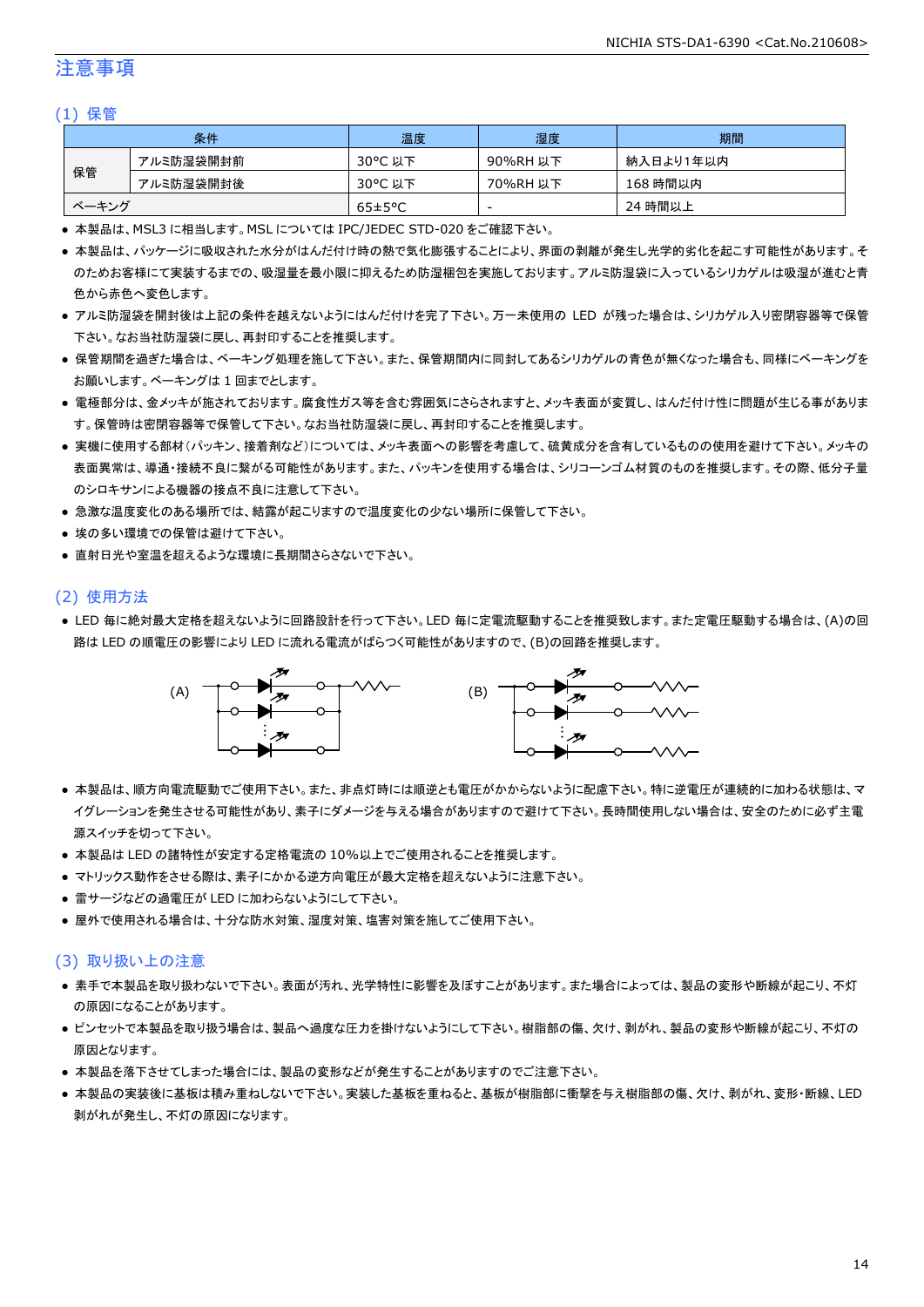### (4) 設計上の注意

- LED を基板にはんだ付けした後の基板分割工程などで基板が曲がると、パッケージ割れが発生することがありますので基板のたわみやねじりに対して極 力ストレスの加わらないような LED 配置にして下さい。
- 基板分割部では LED の取り付け位置によって機械的ストレスが変化しますので、最もストレスが加わらないような位置に配置して下さい。
- 基板分割時は、手割りを避け、専用治具にて行って下さい。
- アルミ基板を使用する際には事前検証を十分行って下さい。使用時の熱ストレスによりはんだクラックが発生する恐れがあります。
- LED 周辺で使用する部材(筐体、パッキン、接着剤、2 次レンズ、レンズカバー、グリスなど)から放出された揮発性有機化合物は、LED の発光面を透過す る可能性があります。特に密閉に近い状態では、これらの揮発性有機化合物が熱や光子エネルギーにさらされると変色が起こり LED の光出力が大幅に 低下したり、色ずれが発生する可能性があります。また、空気の循環をよくすることで、光出力の低下や色ズレが改善されることがあります。予め実機点灯 試験による光学評価で異常なきことの確認をお願いします。
- LED の色度、演色性等の各種特性は実機の状態、実装、使用条件や経時により変化します。実使用上での特性等の変化につきましては、検証および確 認のうえ、ご使用いただきますようお願いします。

#### (5) 静電気に対する取り扱い

● 本製品は静電気やサージ電圧に敏感で、素子の損傷や信頼性低下を起こすことがあります。取り扱いに際しては、以下の例を参考に静電気対策を十分 行って下さい。

リストストラップ、導電性衣類、導電靴、導電性床材等による電荷の除去

作業区域内の装置、治具等の接地による電荷の除去

- 導電性材料による作業台、保管棚等の設置
- 使用機器、治具、装置類や作業区域内は適切に接地をして下さい。また、実装される機器等についてもサージ対策の実施を推奨します。
- 治具、装置類にガラスやプラスチックなどの絶縁体を使用される場合は以下の例を参考に対策を十分行って下さい。

```
 導電性材料による導電化
加湿による帯電防止
除電器(イオナイザ)による電荷の中和
```
- 本製品を機器に実装後、特性検査をする際には、静電気による損傷の有無も併せて確認して頂くようお願いします。電流を下げて(1mA 以下推奨)順電 圧検査又は発光検査を実施することで、損傷の有無は検出できます。
- 損傷した LED には、リーク電流が著しく大きくなる、順方向の立ち上がり電圧が低下する、低電流で発光しなくなる等の異常が現れます。 不合格判定基準: (VF<8.0V at IF=0.5mA)

#### (6) 熱の発生

- 本製品をご使用の際は、熱の発生を考慮して下さい。通電時の素子の温度上昇は、実装する基板の熱抵抗や本製品の集合状態により変化します。熱の 集中を避け、本製品周囲の環境条件により最大ジャンクション温度(T」)を超えることがないよう配慮下さい。
- 本製品周囲の温度条件(TA)により使用電流を決め放熱等の処理を施して下さい。
- 熱飽和時の温度についての関係は、次の2つの式で表されます。

1)  $T_J = T_A + R_{\theta JA} \cdot W$  2)  $T_J = T_S + R_{\theta JS} \cdot W$  \*TJ=ジャンクション温度: °C、TA=周囲温度: °C TS=はんだ接合部温度(カソード側): °C

RθJA=ダイスから周囲空気までの熱抵抗: °C/W

RθJS=ダイスから TS測定ポイントまでの熱抵抗: °C/W

W=投入電力(I<sub>F</sub>×V<sub>F</sub>): W



T<sub>S</sub> Measurement Point